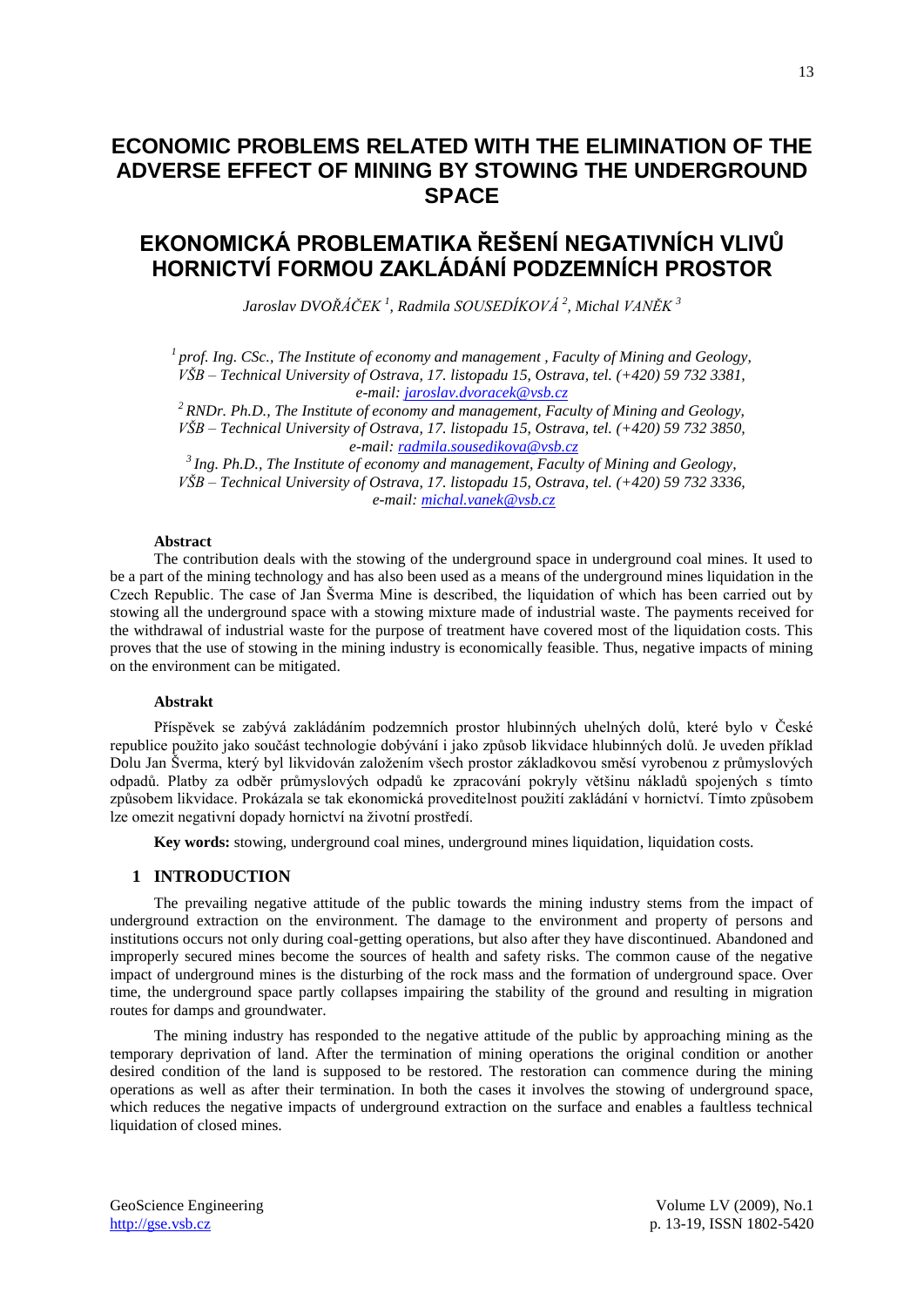However, the use of industrial waste for the production of stowing mixtures has brought new possibilities. The solution of the economic part is based on the assumption that the producer of industrial waste pays for its disposal, which, in most cases, means its dumping on waste dumps. Industrial waste can be withdrawn by the company, which will use it for the production of stowing mixtures and which is then entitled to the payment from the waste producer. Thus, the expenses related to the production of stowing mixtures and the cost of their stowing underground are covered.

Under the conditions of the Czech Republic, one underground mine has been liquidated using the method discussed. [1] Generally, it has proved to be the solution to the safety and environmental issues related to underground space that can be carried out with acceptable economic results.

## **2 NEGATIVE IMPACTS OF UNDERGROUND COAL MINING**

The negative impacts of underground coal mining can be divided into impacts incurred during mining operations and impacts incurred after the termination of mining operations.

## **2.1 Negative impacts incurred during mining operations**

Coal mining underground brings about a substantial intervention in the rock mass leading to the development of induced stress and deformation fields. During coal extraction materials are displaced from their original location before human intervention and new conditions on the surface are created. Atmospheric action causes weathering processes, which may even be accompanied by spontaneous oxidation of coal matter in the waste rock – burning of mine dumps. Therefore, the surface environment is affected in many ways. The most significant negative effects are [2]:

- Deformation of the surface: one of the consequences of coal extraction is the occurrence of surface subsidence and in critical cases even sinking, which affects the morphology of the landscape on the surface. In residential areas it has adverse effects on surface buildings.
- Mine dumps: the technology of depositing the waste rock has undergone some development over time. The oldest preserved small mine dumps were piled up nearby adit collars. With the development of underground mining the poured conical mine dumps emerged. Later, flat or terraced mine dumps were purposely created for a specific use. However, mine dumps with advanced oxidation of dispersed coal matter, i.e. burning mine dumps, may become hazardous.
- Effects of undermining on the outflow conditions: the fundamental issue of undermined water streams is the gradient condition. The upright faults cause a deformation in the length-profile and lead to changes in the runoff regimen in the affected sections. The formation of a subsidence trough results not only in an increased erosional activity in the length profile, but also in the reduction in the gradient accompanied by inundation of the adjacent areas.
- Impact of undermining on water areas: underground mining creates a number of areas without the outflow, which brings about continuous flooding in subsidence basins. The flooded areas are often reclaimed by filling with waste rock or occasionally, they become slurry ponds or mine dumps.

## **2.2 Negative impacts incurred after the termination of mining operations**

The effects of coal-getting operations on the surface are felt many years after the extraction has been terminated and thus, all the effects discussed in the previous chapter continue to be at work even after the termination of coal extraction.

However, the major risk that the period encounters is posed by damps. After the termination of coal extraction and technical closure of a mine, the drainage of gas rich in methane by mine air as well as the controlled degassation of coal seams discontinue. Gradual inundation of the coal mine follows. The gas cumulates in the cavities of mine workings and the loosened rock mass in the roof of mine workings, and mixes with coal bed methane released from the disturbed pillars and unworked parts of coal seams. Within a few years of mine closure, gradual degassing of the rock mass takes place with the gas exhaling to the surface.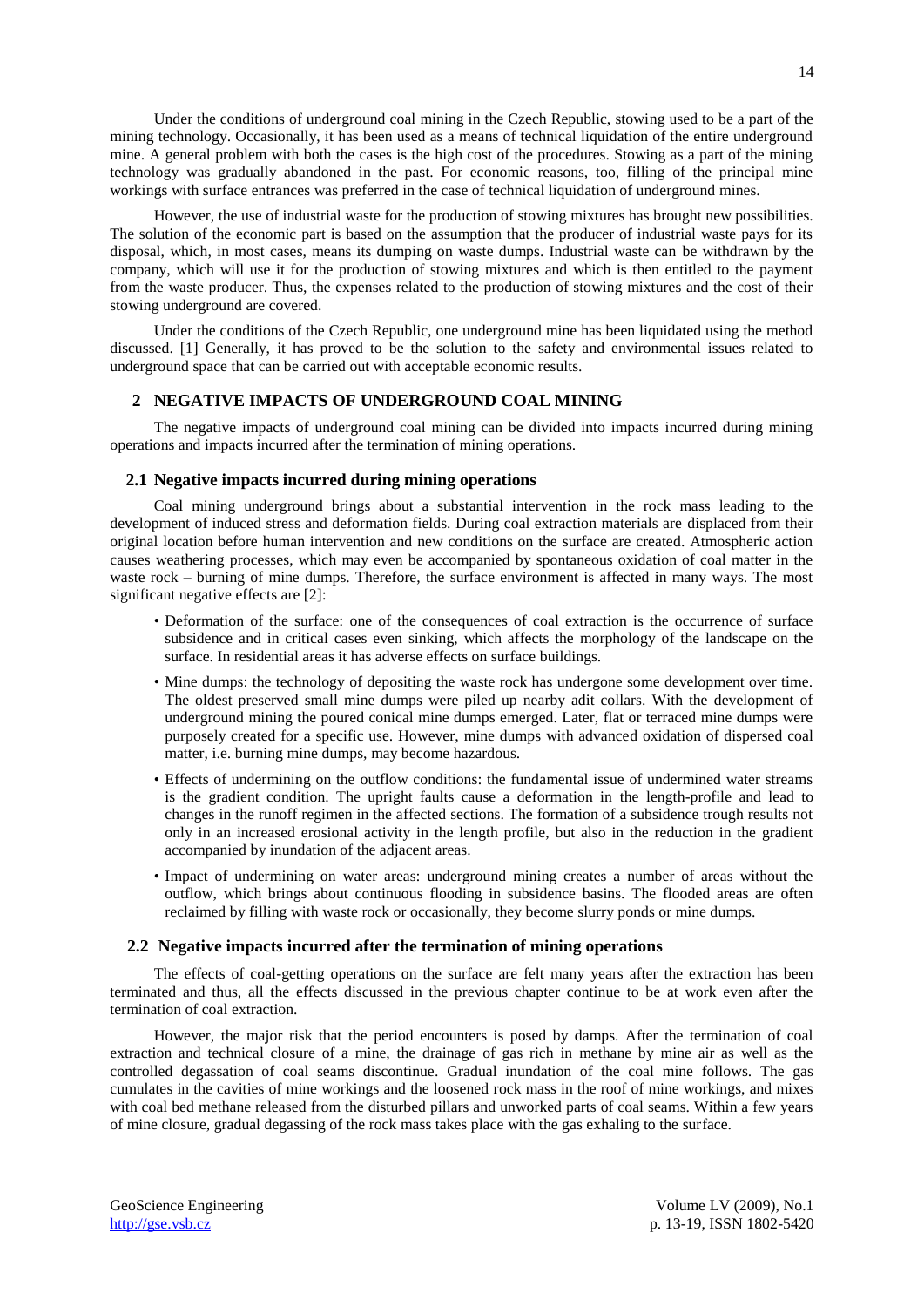The presence of natural and man-made contact channels enables the penetration of damps from noninundated parts of closed mines in the Carboniferous massif through the cover into the soil air and subsequently into the atmosphere and/or the underground and surface facilities. A significant factor in the gas migration is the existence of old mine workings that have not been closed – shafts with surface entrances or long mine workings situated at a shallow underground depth. Other factors influencing the methane emission to the surface are climatic and atmospheric conditions.

The emission of mine gas to the surface produces suffocating mixtures in bounded space and these are liable to explosion or fire even in the open. Coal mining industry in the Czech Republic has seen such cases that had fatal consequences.

## **3 ELIMINATION OF THE ADVERSE EFFECTS OF MINING BY STOWING THE UNDERGROUND SPACE**

Negative impacts of mining during coal-getting operations or after their termination ale linked with the creation of underground space. In theory, the issue can be solved using a reverse procedure – the filling of the abandoned underground space in order to prevent the deformation of the surface and to close the contact channels for gas and water. In the past the method used to be a part of the mining technology while lately it has been applied as a means of the liquidation of mines.

### **3.1 Stowing as a part of the mining technology**

The stowing of the worked-out space was prompted by the following reasons [3]:

- Protection of the above ground and mine buildings and facilities situated above the exploited deposit, as the roof layers may sag, but will not sink.
- Regulation of the pressure in workings with the pressure effects in drifts being attenuated.
- Favourable conditions for ventilation and safety of the mine, as there is no leakage of air or formation of open space in which damps or water would cumulate.
- Stowing enables bench mining of very high coal seams.
- Stowing of waste rock in workings reduces its transport to the surface and its depositing in mine dumps.

The materials used for stowing were primarily waste rock, waste coal, sand, gravel, and other materials including cement or plaster, which caused the solidification of the stowing mixture.

When compared to the induced caving of the worked-out space, the stowing method had some disadvantages:

- Higher costs: capital costs are incurred on the purchase of machinery and equipment for the treatment of the stowing material, transport and the actual stowing of the worked-out space. The transport, treatment and stowing incur operating costs; the number of the shifts worked increases thus increasing the labour cost.
- The mining method of stowage type is more complicated from the organizational point of view than the induced caving.

As a result of the above reasons, the application of stowing began to decline until it was abandoned completely. The development in the largest coalfield with underground coal mining, Ostrava- Karviná Coalfield, is shown in Table 1. [4]

|  |  | Tab. 1 The percentage of stowed area in the total worked-out space |  |  |  |  |  |
|--|--|--------------------------------------------------------------------|--|--|--|--|--|
|--|--|--------------------------------------------------------------------|--|--|--|--|--|

| year                     | 1960 | 1965 | 1970                   | 075<br>1 <i>, 1 ,</i> | 1980 | 1985 | 1990           | 1995 | 1997 |
|--------------------------|------|------|------------------------|-----------------------|------|------|----------------|------|------|
| percentage<br>$\tilde{}$ | 20.8 | 10.3 | $\sim$<br>19.1<br>$ -$ | .,<br>$\circ$ .       | 9.0  | .    | $\mathbf{0}$ . | 0.9  | U.4  |

It is rather paradoxical that since 1990 coal mining has been restricted to mines with high coal seams, which have even more profound impact on the surface buildings and the environment.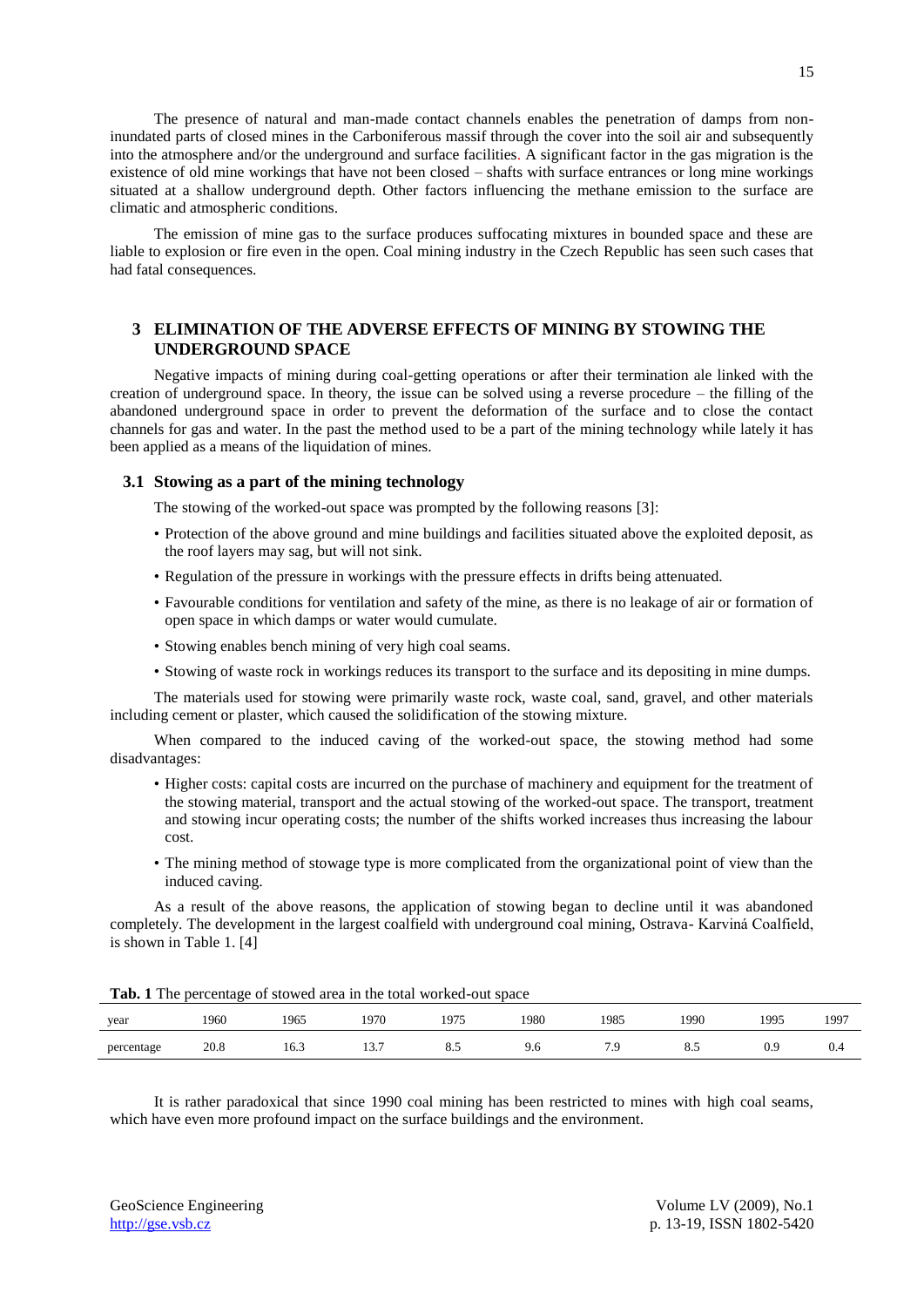### **3.2 Stowing as a part of the technical liquidation**

In the Czech Republic, technical liquidation of underground mines has been executed by means of inundation, hydraulic stowing, backfilling of the shafts with loose material, or a combination of the methods. In all the cases the surface entrance to the shaft is sealed with the concrete bulkhead.

A unique method used for the liquidation of an ore mine has been backfilling of the worked-out space, tectonic structures and mine workings with concrete at a total volume of  $12,339 \text{ m}^3$ . The backfilling was carried out between March 1992 and November 1993 and the monitoring performed ever since has shown no impact of the exploitation on the surface. [5] However, the mine in question was very small with merely a 55-meter deep shaft. The project was financed from the state budget and the cost exceeded USD 1 million at the current exchange rate. For a private mining company the method would not be economically feasible.

Another example of a unique liquidation of an underground coal mine has been a private liquidation of Jan Šverma Mine in the town of Žacléř in eastern Bohemia. It was carried out by means of stowing the principal mine workings as well as all the underground space with a stowing mixture made of industrial waste. [6]

At the time the decision on the liquidation was taken, Jan Šverma Mine consisted of 65 km of up to 941 meter deep mine workings on nine levels. The stowing of underground space commenced in 1993; at present the underground space between the first level and the surface is being liquidated. The filling of all the horizontal, vertical, and sloping mine workings produced the following results:

- Prevention of the discharge of mine water, which would otherwise have to be decontaminated before its discharge into surface water streams.
- Prevention of the emission of mine gas to the active parts of the mine.
- Prevention of endogenous fires.
- Prevention of the emission of mine gas to the surface.
- Prevention of surface deformation as a result of induced caving of abandoned mine workings.

Another unique feature of this liquidation project is the financing of the operations.

## **4 USING INDUSTRIAL WASTE TO PRODUCE STOWING MIXTURES**

#### **4.1 Technical solution**

In the past, hydraulic stowing mixtures used in underground coal mines were mostly made of flotation waste rock and heating or power plant ash and slag. Occasionally, cement was added to increase the strength of the mixture. Thus, the hydraulic stowing mixture was a special type of concrete mixture.

Research and experience have extended the range of input components of stowing mixtures by various kinds of waste from iron metallurgy, coal mining, and coal combustion as well as the waste generated by cement industry, stone processing and some other types of industrial waste. These types of waste are normally deposited on waste dumps; the waste producer has to pay for the disposal.

The possible solution to economic problems related to the stowing of underground space, notably in the case of the liquidation of mines, is based on this very assumption.

#### **4.2 Stowing economy**

From the economic point of view, technical liquidation of a mine is a loss-making activity, for the execution of which a reserve fund has to be created during the active period of the mine. The sources yielded after the extraction has been terminated will be very limited – e.g. sale of machinery and material from the mine to be liquidated. The liquidation of the above-mentioned Jan Šverma Mine began at the time when the Mining Act did not prescribe the creation of the reserve in question. Therefore, Gemec, a.s., a joint-stock company in charge of the liquidation of the mine, received a state subsidy covering the cost of energy and wages incurred on the liquidation. The state subsidies were granted between 1993 and 1996. From 1997 onwards the liquidation of the mine was financed from the money received from waste producers for the withdrawal of industrial waste. Under the circumstances, the basic factors influencing the stowing economy are (i) the price paid for the withdrawal of industrial waste for the purpose of processing (ii) the quantity of industrial waste processed (iii) the variable cost of waste processing and depositing of stowing mixtures (iv) the shut-down cost of the liquidated mine. In theory, the savings incurred by the liquidation of a mine by stowing (e.g. the mitigation of mine damage) might be taken into account, but practice has disproved the importance of this item.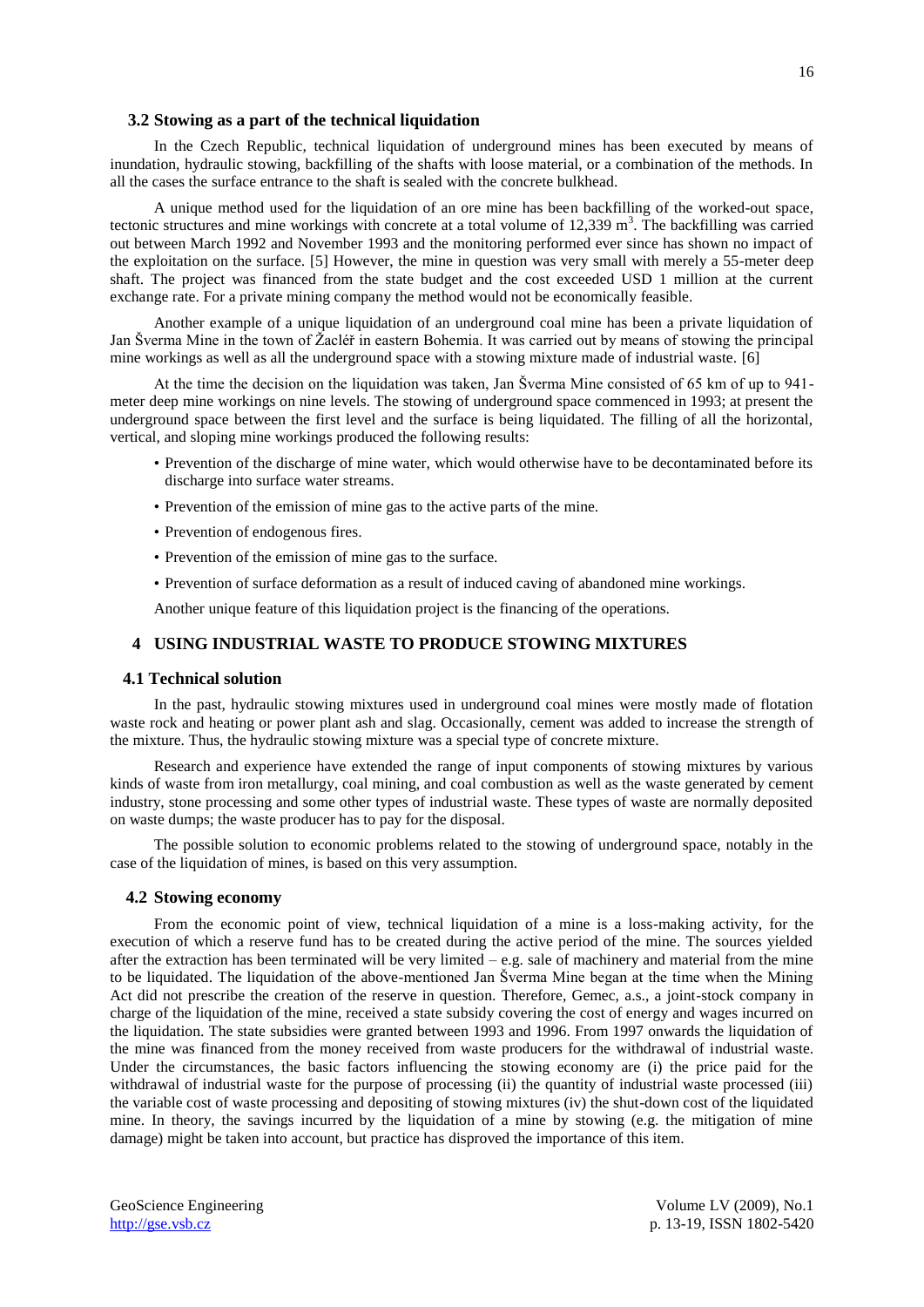#### **4.2.1 The price paid for the withdrawal of industrial waste for the purpose of processing**

The stowing mixture is made of various kinds of industrial waste at a proportion determined by research. The price paid for the withdrawal of industrial waste has to be lower than the price paid for its depositing on waste dumps. According to statistical data, other types of waste are withdrawn for approximately 70 per cent of the "waste dump prices"; hazardous waste is withdrawn for 1 third of the price paid for its depositing on waste dumps. The comparison has shown that there is a scope for the increase in the price paid for the withdrawal of industrial waste for the purpose of processing. Moreover, under the Waste Act the charges for the depositing of industrial waste on waste dumps will increase as well. It will therefore be possible to raise the prices for the withdrawal of industrial waste for the purpose of processing and by doing so, to improve the stowing economy.

#### **4.2.2 The quantity of industrial waste processed**

The quantity of industrial waste withdrawn from its producers for the purpose of processing has a double influence: its growth increases the revenues from the withdrawal of industrial waste and reduces the portion of the fixed cost of the technological line per unit of the stowing mixture produced. Therefore, the waste treating company should seek to maximize the waste withdrawal as well as the production and use of the stowing mixture. The volume in question is determined not only by the size of the underground space available for stowing and the capacity of the technological line for the production of the stowing mixture, but also by the ability to procure industrial waste from its producers. It can be demonstrated on the fluctuation in the yearly volumes of the stowing mixtures produced and used for the liquidation of Jan Šverma Mine. [1]

| year   | 1993   | 1994   | 1995   |        | 1996   | 1997   | 1998   | 1999   |
|--------|--------|--------|--------|--------|--------|--------|--------|--------|
| tonnes | 20,020 | 67,349 | 90,274 | 56,650 |        | 12.847 | 61,750 | 26,828 |
|        |        |        |        |        |        |        |        |        |
| year   | 2000   | 2001   | 2002   | 2003   | 2004   | 2005   | 2006   | 2007   |
| tonnes | 36,289 | 66,316 | 57,603 | 58,364 | 22,693 | 25,545 | 21,682 | 19,570 |

**Tab. 2** The yearly quantity of stowing mixtures produced

The 1997 drop in the quantity of waste withdrawn and stowing mixtures produced posed severe economic problems to the company.

## **4.2.3 Variable cost of waste processing and the depositing of stowing mixtures**

The variable cost of the production of stowing mixtures and their depositing underground is considered to be the cost of transportation and handling of industrial waste. Other cost items (e.g. energy and wages) are of a mixed nature with prevailing fixed item, whose precise determination is complicated. The variable cost is influenced by the availability of the sources of industrial waste and by its quantity. This may be demonstrated on the ratio of the highest to the lowest variable unit cost, which, for the liquidation of Jan Šverma Mine, was 6.9.

#### **4.2.4 Shut-down cost of the liquidated mine**

The shut-down cost of mine operation is described as the cost of ensuring the necessary operation of the facilities in the mine and on the surface of the liquidated site. It further includes the cost of liquidation management activities. The cost exists as a result of the fact that all the security systems of the underground mine have to be kept operating until the liquidation of the principal mine workings is completed. The shut-down cost is influenced by natural, technical and technological conditions, which are unique to each mine. Therefore, it can be considered an external factor, whose amount is the determinant of the profit or loss of the whole process of industrial waste processing and the depositing of stowing mixtures underground.

The discussed Jan Šverma Mine has been liquidated by means of stowing all the underground space with a stowing mixture made of industrial waste. Major portion of the cost has been covered by the amounts received for the withdrawal of waste from waste producers. A part of the income has come from the sale of repaired mine support. The stowing economy has been improved by the following measures:

- Use of new stowing mixtures made of industrial waste with higher withdrawal prices.
- Making use of the rise in the charges paid for the depositing of industrial waste on waste dumps.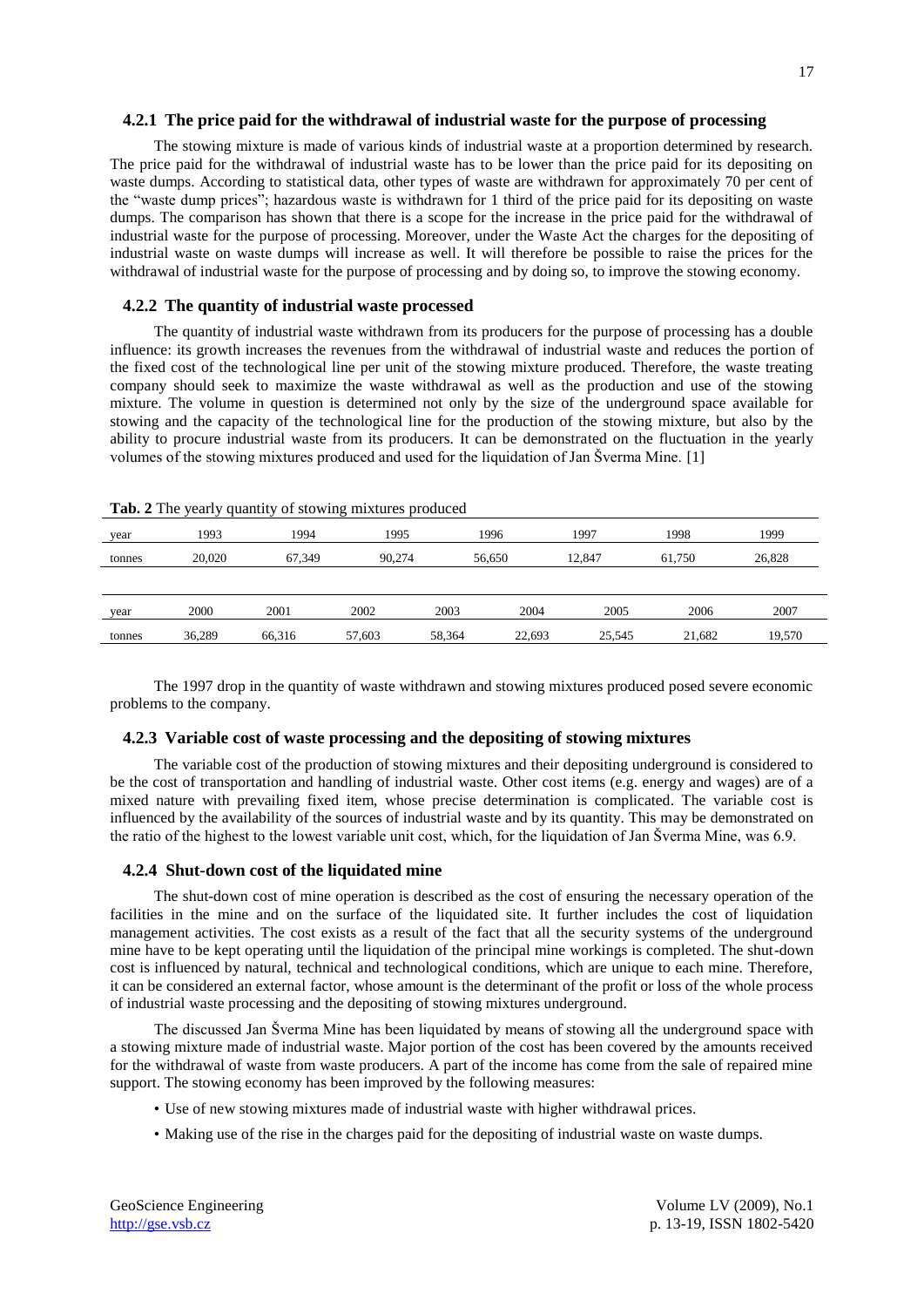• Making use of the gradual reduction in the shut-down cost as the liquidation of the underground mine proceeded (reduced ventilation and pumping of mine water etc.).

## **5 CONCLUSIONS**

The liquidation of Jan Šverma Mine has shown in practice that the stowing of all the underground space eliminates safety and environmental risks inherent to closed mines. Moreover, a problem of more than 640,000 tonnes of industrial waste, which otherwise would have been deposited on waste dumps, has been permanently solved. In a long-term perspective, waste dumps pose a threat to the environment.

Of special importance is the finding that the amounts received for the withdrawal of industrial waste can cover most of the costs related to the liquidation of a mine by stowing. The example discussed shows that industrial waste can also be used for the stowing of worked-out space as a part of the mining technology. In this case, the shut-down cost is not incurred and so it can be assumed that from the economic point of view, it not a loss-making activity.

The replacing of natural materials with a mixture made of industrial waste for the stowing of underground space substantially mitigates or even completely eliminates the adverse effects of mining on the environment. Thus, the attitude of the public towards the mining industry can be improved and a compromise between the requirements for the mining industry activities and the protection of the environment can be achieved.

#### **REFERENCES**

- [1] ADAMEC, Z. & Novotný, K. *Případová studie likvidace hlubinného dolu zakládáním na příkladu Dolu Jan Šverma v Žacléři.* Projekt VaV ČBÚ č. 42-05, VŠB-TUO, Ostrava, prosinec 2006.
- [2] MARTINEC P. et al.: *Termination of underground coal mining and its impact on the environment*,. ANAGRAM Ostrava 2006, 128 pp.
- [3] ODSTRČIL, K. et al.: *Hornictví. Hlubinné dobývání III. díl*, SNTL Praha, 1968, 504 pp.
- [4] *Statistická ročenka* OKD, OKD, a.s.,Ostrava, 1972-1997.
- [5] DVOŘÁČEK, J. et al.: *Technicko-ekonomická analýza způsobu technické likvidace hlubinného dolu zakládáním*. Projekt VaV ČBÚ č. 42-05, VŠB-TUO, Ostrava, prosinec 2005.
- [6] SLIVKA, V. et al.: *Likvidace hlubinného dolu zakládáním po ukončení báňské činnosti pro snížení bezpečnostních a ekologických rizik*. Ostrava : VŠB-TUO, Ostrava 2007. 100 pp. ISBN 978-80-248- 1680-7.

## **RESUMÉ**

Negativní dopady hornické činnosti v průběhu těžební činnosti nebo po jejím ukončení jsou spojeny s vytvářením podzemních prostor. Teoreticky lze tyto problémy řešit opačným postupem – zaplněním volných podzemních prostor pro zamezení deformací povrchu a uzavření komunikačních cest pro plyn a vodu.

V podmínkách hlubinného uhelného hornictví současné České republiky bylo zakládání používáno jako součást technologie těžebního procesu a ve výjimečných případech bylo použito jako způsob technické likvidace celého hlubinného dolu.

Příkladem výjimečné likvidace hlubinného uhelného dolu byla likvidace Dolu Jan Šverma v Žacléři ve východních Čechách. Likvidace proběhla založením hlavních důlních děl i všech podzemních prostor základkovou směsí vyrobenou z průmyslových odpadů. Hydraulické základkové směsi používané v hlubinných uhelných dolech již v minulosti byly založeny na využití flotačních hlušin z úpravy uhlí a popílku a strusky z elektráren a tepláren. Výzkumné práce a praktické zkušenosti rozšířily vstupní komponenty těchto základkových směsí na celou řadu odpadů z hutnictví železa, odpady z uhelného hornictví a odpady z energetiky vznikající spalováním uhlí. Dále zde byly použity odpady z cementářského průmyslu, odpady vznikající při zpracování kamene a některé další průmyslové odpady.

Výjimečnost likvidace Dolu Jan Šverma v Žacléři spočívala v krytí převážné části nákladů této činnosti poplatky původců průmyslových odpadů za jejich předání zpracovateli těchto odpadů.